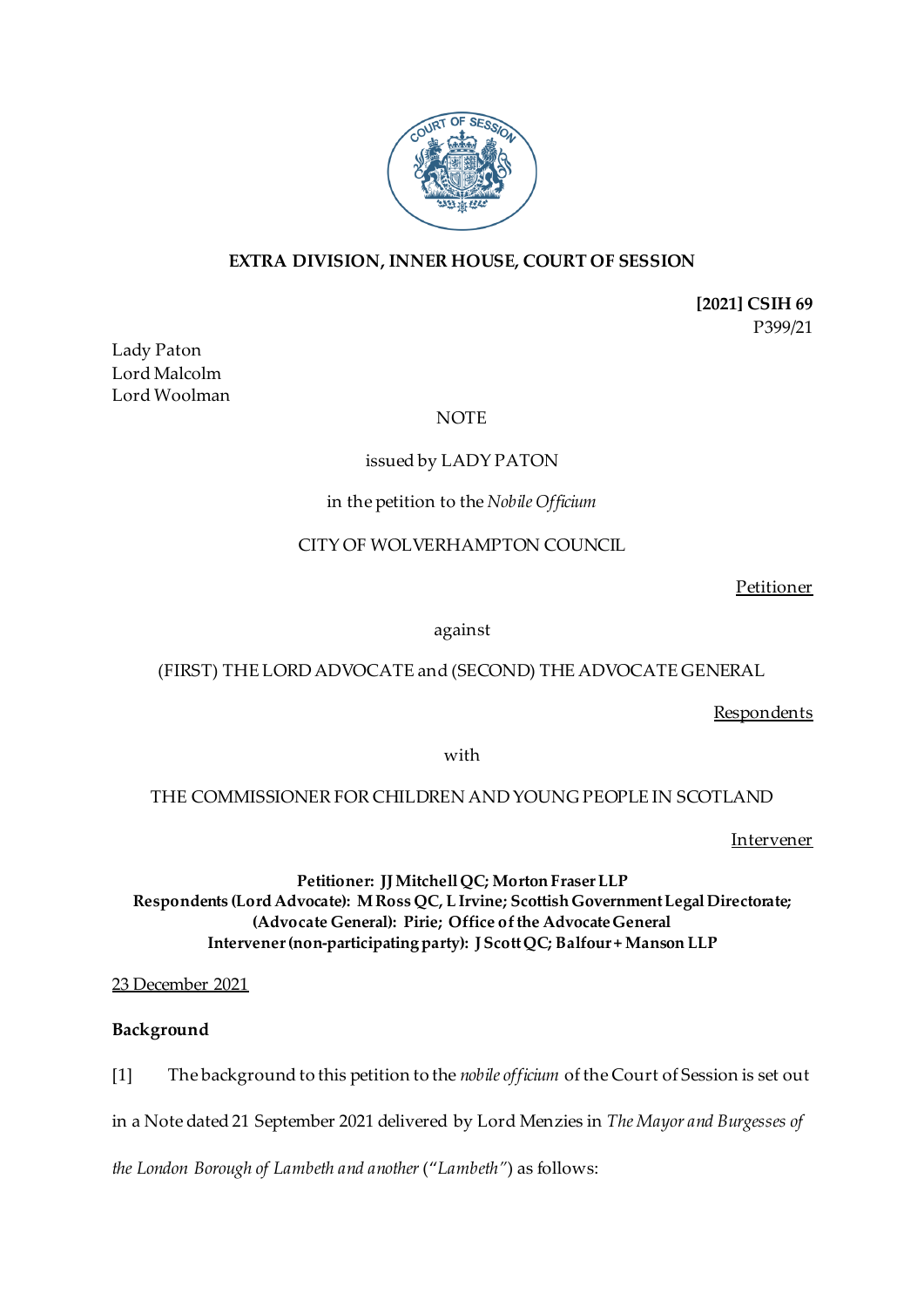"[1] Sometimes local authorities in England and Wales are unable to find suitable placements for vulnerable children within their care. They make arrangements for the child to be placed at a residential establishment in Scotland. Almost invariably, that involves the child being deprived of his or her liberty.

[2] Such measures must be authorised by the High Court of England and Wales. It has the primary responsibility for the care and welfare of the child. Because, however, the individual child is resident in Scotland, this court is also involved.

[3] At present there is a statutory lacuna. No legislation covers the recognition of such High Court orders. That is unsatisfactory. To date there have been 22 of these petitions. More are expected.

[4] The *Nobile Officium* is intended for exceptional circumstances, not routine applications. Those representing the Scottish and UK governments have told the court in the past that they were waiting for the decision of the UK Supreme Court *In the matter of T (a child)* [2021] UKSC 35*,* before deciding what statutory provisions were required. The UKSC handed down its decision in *T* on 30 July 2021. We understand that urgent consideration is now being given to filling the legislative lacuna as soon as possible. We regard that as necessary and important."

#### **The present case**

[2] This is one of the cases referred to in *Lambeth*. RP was born in England on 3 August 2007. When aged 5, she was taken into care. In November 2020, when aged 13, following upon serious behavioural difficulties and a lack of any available suitable placement in England, Wolverhampton High Court Family Division decided that she should be placed in therapeutic accommodation in Scotland. On 26 November 2020 RP moved there. A significant feature of the placement is that it constitutes a deprivation of RP's liberty. The present petition to the *nobile officium* was presented to the Court of Session because of the statutory *lacuna* referred to above. Various orders confirming and authorising the placement have been issued by both the High Court in Wolverhampton and the Court of Session in Scotland.

[3] On 28 July 2021, the Court of Session issued its most recent interlocutor authorising the placement to continue for another 3 months, that being the maximum permissible period for a child in Scotland to be subject to a "secure accommodation authorisation" in terms of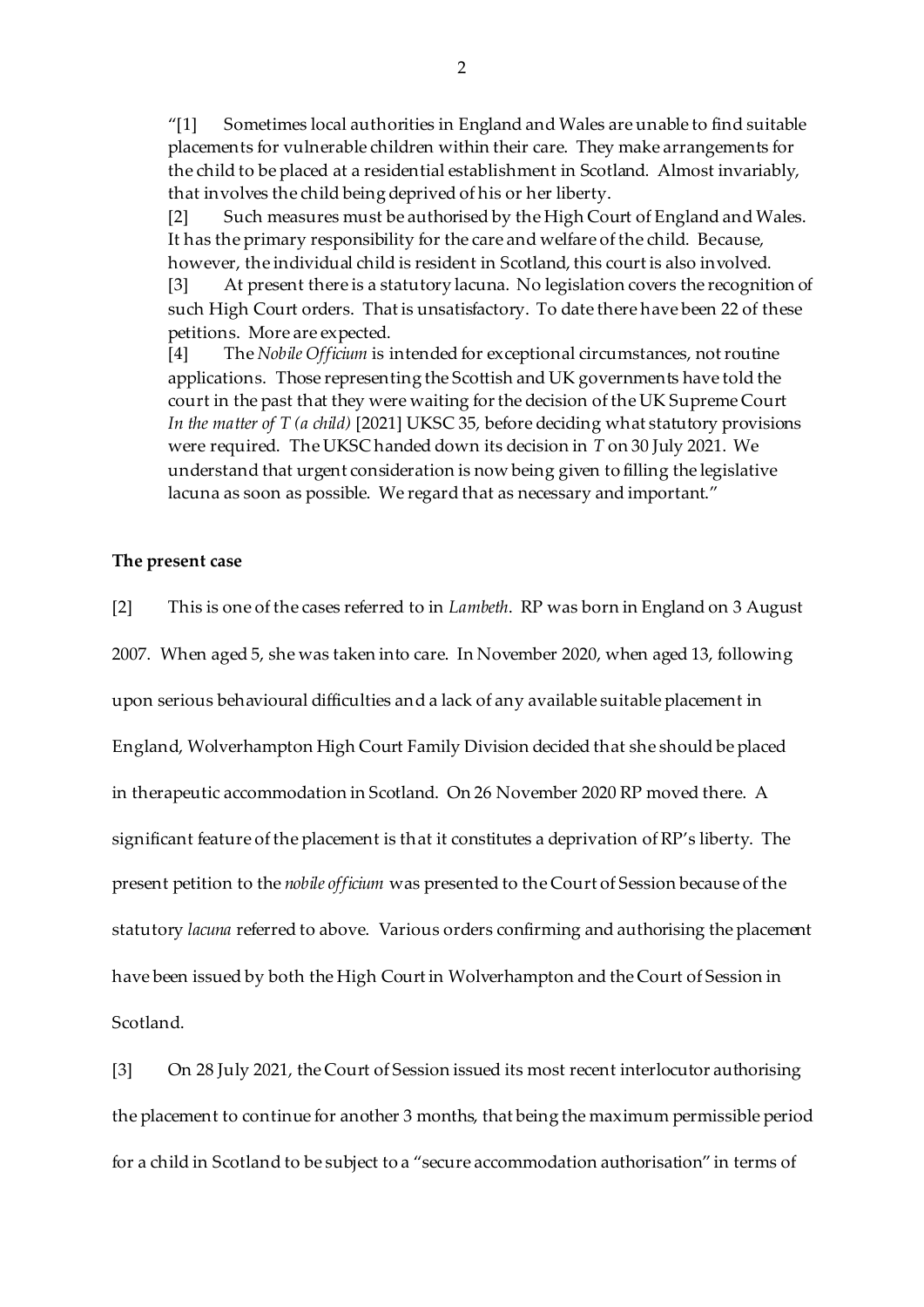the Children's Hearings (Scotland) Act 2011. A By Order hearing was arranged for 28 October 2021.

#### **By Order hearing on 28 October 2021**

[4] Senior counsel for the petitioner referred to a social work report recording satisfactory progress on the part of RP. Senior counsel for the Lord Advocate stated that Scottish Ministers had considered the outcome of *In re T (A Child)* [2021] 3 WLR 643. They recognised that legislation was required. However serious concerns were expressed about the increasing frequency of placements from outside Scotland, and it was emphasised that the proposed legislation was not intended to be a long-term solution. Consultation would be undertaken, and the proposed regulations would be laid before Parliament. A time-line (indicative only) suggested that the regulations might be in force by mid-2022. The Lord Advocate gave certain undertakings, outlined below. Further steps, focusing particularly upon the interim period prior to the regulations coming into force, were agreed.

[5] *Undertakings on behalf of the Lord Advocate:* Senior counsel for the Lord Advocate acknowledged that she was peculiarly well placed to assist with future legislation and also with any interim measures necessary for parties and the courts before legislation was in place. Approximately 28 cases currently existed. Senior counsel undertook (i) to contact a Cross-Border Judicial Protocol Group chaired by Lady Wise (hereinafter "Cross-Border Group") which had been created in terms of the Judicial Protocol Regulating Direct Judicial Communications between Scotland and England and Wales in Children's Cases (24 July 2018) with a view to defining cross-border procedures where necessary; (ii) to liaise with other legal advisers involved in placement cases, if necessary forming a Working Party; and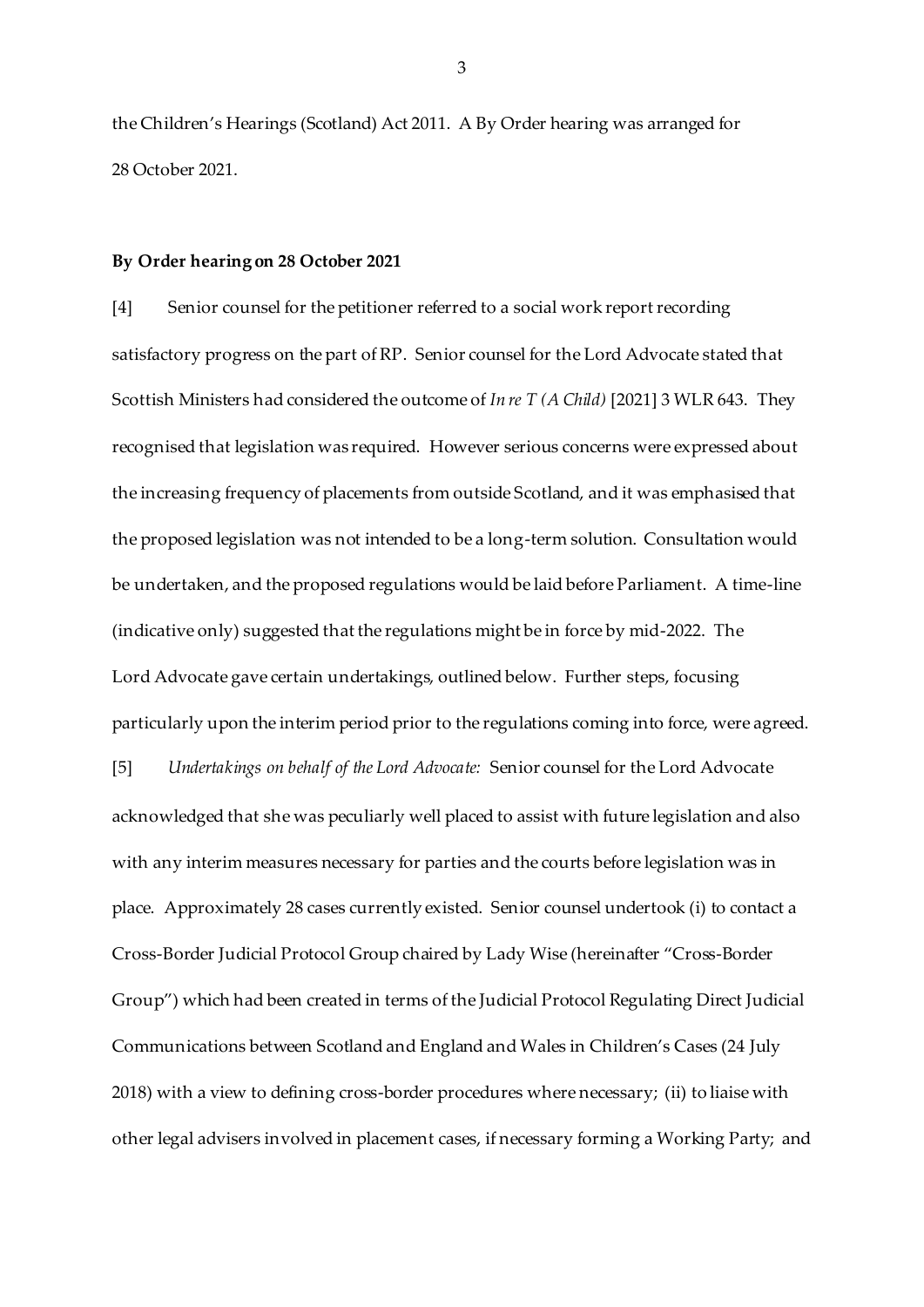(iii) to share with the Cross-Border Group any relevant papers and written submissions (with appropriate permissions, and redacted if necessary).

[6] *Further steps*: The terms of the interlocutor which the court should issue in respect of the child's continuing placement in Scotland until 28 January 2022 were agreed. All counsel intend to liaise with senior counsel for the Lord Advocate in co-operating with the Cross-Border Group.

#### **Commissioner for Children and Young People in Scotland**

[7] The Commissioner for Children and Young People in Scotland invited the court to give guidance on certain matters pending the enactment of the necessary legislation.

[8] *Cross-border monitoring and review*:Article 3.1 of the United Nations Convention on the Rights of the Child (UNCRC) requires "the best interests of the child" to be the primary consideration. This should be achieved by a holistic consideration of other articles in the UNCRC. The Commissioner endorsed the view expressed by the Inner House in *Cumbria County Council* v *X* 2017 SC 451, paras [39] and [40], namely that deprivation of liberty should be the subject of regular judicial monitoring and review, raising the difficult question of whether that function should be vested in the High Court in England and Wales or in the Court of Session, or jointly in both courts. As the Inner House observed (per Lord Drummond Young, at para [40]):

" … we suggest that [the question] might be resolved as follows. The English court is the court that is primarily concerned with the welfare of the child, who was resident and domiciled in England at the time when the proceedings were initiated. That court accordingly has the continuing responsibility for ensuring that the child is properly cared for, and on that basis it would seem that it is the court that should be primarily responsible for the regular judicial monitoring and review of the placing of the child in secure accommodation. Nevertheless, questions may arise as to the care and control of the child in Scotland; this applies in particular to the enforcement of the secure accommodation order, especially if the child should abscond. It seems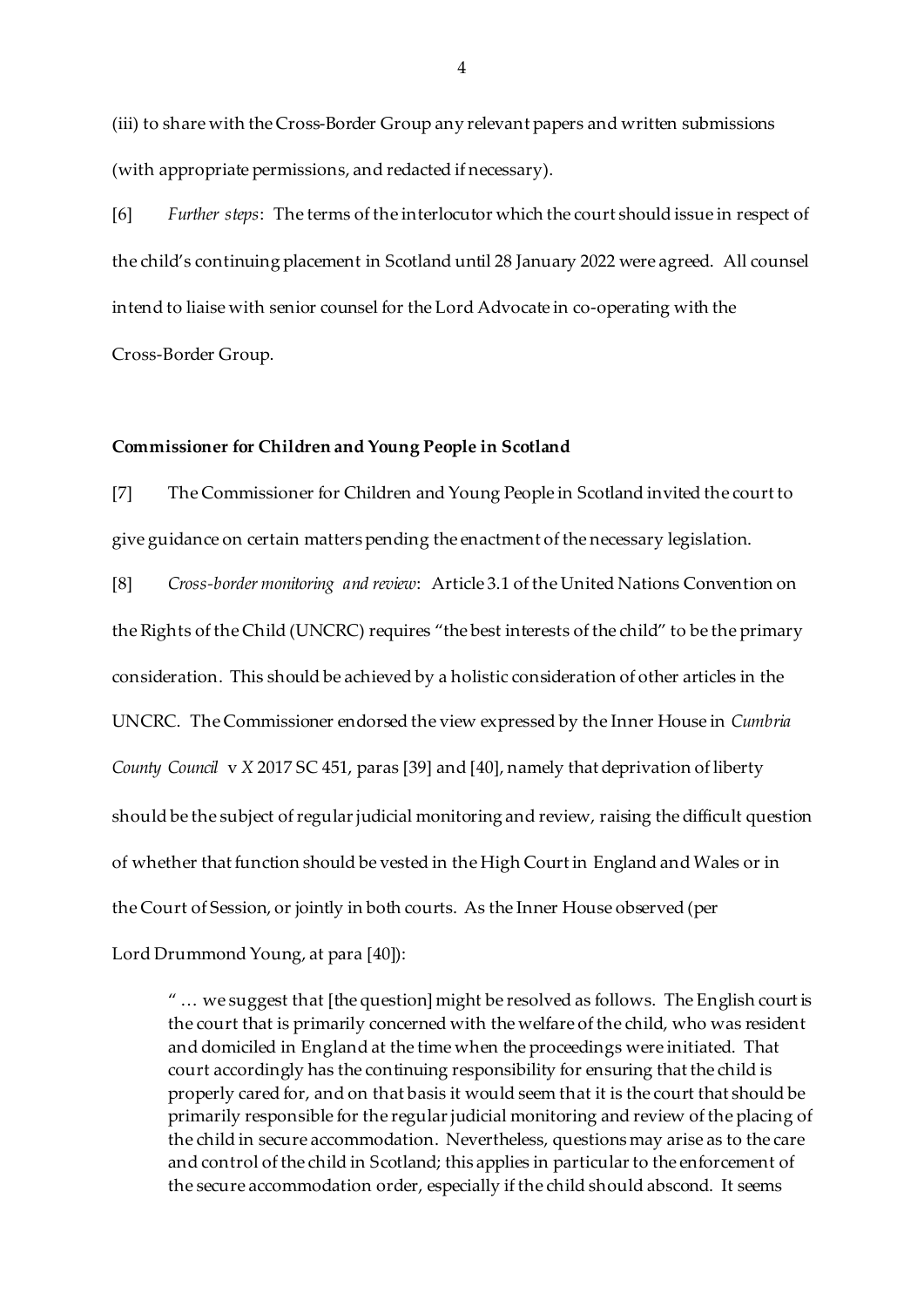appropriate that these matters should fall within the jurisdiction of the Scottish courts, because they relate to events that take place in Scotland. Furthermore, emergency measures may be required, and the Scottish court as the local court is in a better position to provide a remedy quickly and to secure its enforcement, without cross-border complications."

[9] A current risk arising from joint judicial monitoring was the possibility that the child's case might fall "between two stools", with each jurisdiction assuming that the other was dealing with a particular matter. Another difficulty was that the placing court in England and Wales might not be familiar with the services and statutory framework in Scotland. Examples included (i) access to health care and (ii) education.

[10] *Health care*:The young people in question often had mental health problems, including problems relating to self-harm and/or suicide risk. Where the placement of a Scottish child was made by a Scottish court, there was an automatic referral to the Forensic Child and Adolescent Mental Health Services, which could offer special skills, clinical consultations, assessment of risk, and management of the case. That automatic referral did not necessarily happen when the placement was made by the High Court in England and Wales. The Commissioner's concern was that the Court of Session should not simply "rubber-stamp" the order of an English court (cf the court's observations in *Lambeth)*, but should be satisfied about the rudiments concerning health, schooling and family. The social work report in the current case provided a good model of the sort of information which should be available to the Scottish court to enable that court to exercise its *parens patriae* jurisdiction. In the context of health care, the Commissioner had received information suggesting that local Scottish health authorities were often unaware that a child from England and Wales had been placed in Scotland. Such a child might suddenly require treatment by the local health service as a result of an emergency, and in those circumstances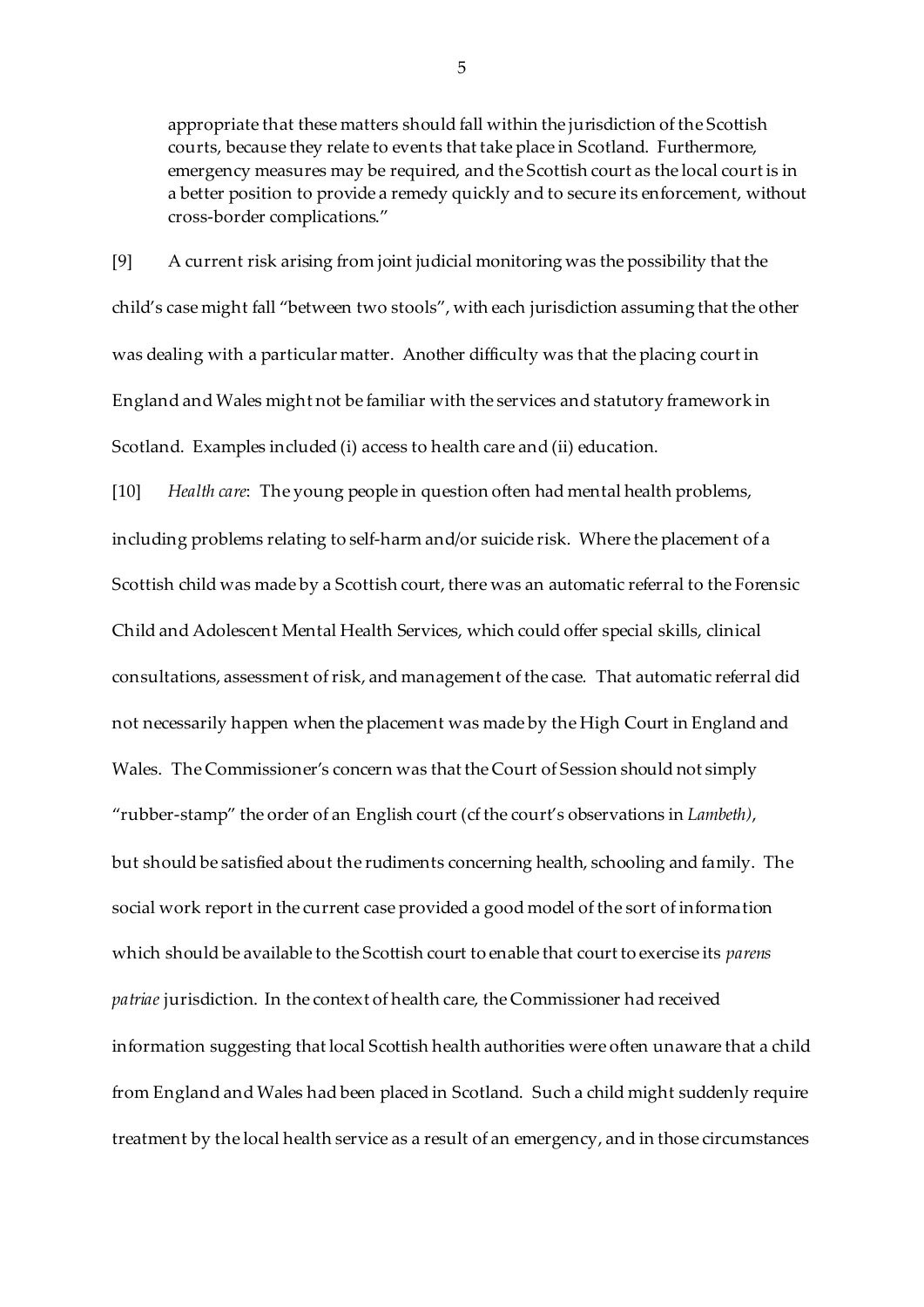treatment could be exceptionally difficult. As suggested in *Lambeth*, plans for the placement of such a child should be flagged up before any petition was presented to the Scottish court. [11] *Education*:There were different educational structures in different jurisdictions. In Scotland, a child might be placed in a rural environment. A small local school might have to assist in planning for the arrival of a needy, disruptive child. An education plan was necessary. At present, without the necessary legislation or regulations in place, the child would not be identified as a "special needs" child (in contrast with the arrangements for a child from Scotland, identified as a "looked-after" child with certain automatic consequences including alerting the education system). The Scottish court should request reassurance that the school in question had been notified of the child's arrival, and had some sort of plan in place. A holistic approach was required, including assessment of how the child would travel to school, what restraints would exist at the school, what educational supervision would be provided; what welfare service would be available; what family contact could be achieved (cf Article 37 of UNCRC).

[12] Often the High Court in England and Wales might be unaware of details relating to the Scottish structures concerning health, education, and family contact. Senior counsel submitted that a report ordered by the court might be helpful, such that the Scottish court could be satisfied that the child's best interests were being looked after. As already submitted, the Social Work report in the present case provided a good model for both placement and 3-monthly review.

[13] The court should issue guidance about the sort of information which should be made available to it prior to granting the first order; should encourage the use of curatorsad litem; and should ordain that any petition such as the present be intimated to the Commissioner for Children and Young People.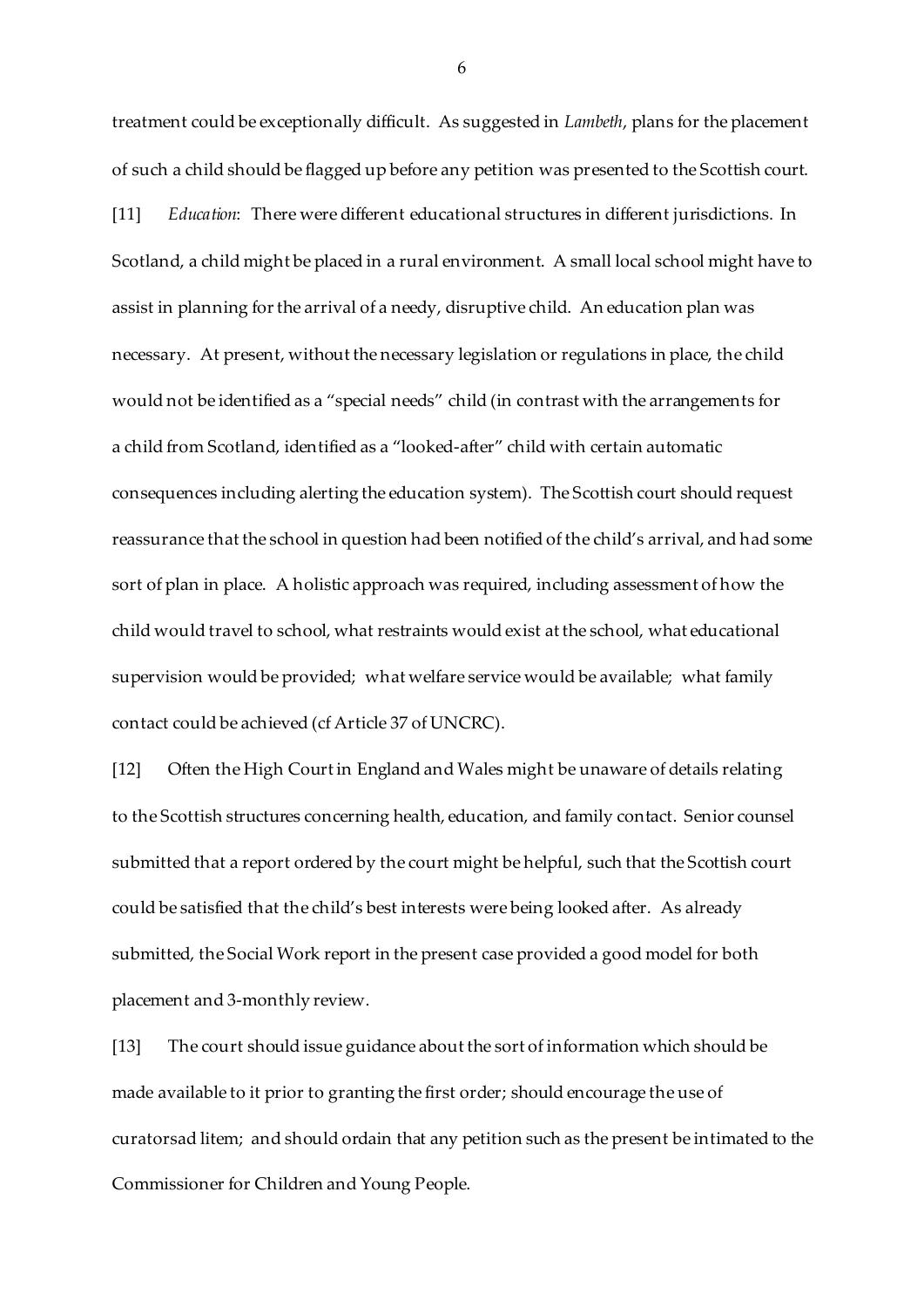[14] In answer to a question from the bench concerning the possible involvement of a local social work department, senior counsel accepted that this presented a problem. Local authorities had certain statutory duties, but such duties tended to be in respect of "looked-after" children, which did not include the children being placed in Scotland by the courts outside Scotland. It was possible that legislation would resolve this issue.

[15] *Child's procedural rights*: Article 12 of the UNCRC concerned a child's right to be heard. The Commissioner agreed that there should be intimation to a child where deprivation of liberty was concerned. But a question might arise if the child did not respond to intimation. The child might have views, yet not want to become a party in proceedings. Senior counsel submitted that there should be a mechanism to allow such a child's views to be ascertained without necessarily becoming a party. In family cases, the court appointed a reporter. In cases involving deprivation of liberty of a child, appointment of a curator ad litem to the child might be appropriate (*M* v *C* 2021 SLT 359).

#### **Summary**

[16] The court has issued an interlocutor in the terms agreed in relation to RP's continuing placement for the next 3 months. We would emphasise all that was said by this court in *Lambeth:* see para [1] above.

[17] Until the legislation referred to in *Lambeth* is in force, the court is of the view that the Cross-Border Group may be best placed to assess the practical details involved in (i) alerting the Court of Session, Scottish local authorities, social work departments, health providers, education departments, the Care Inspectorate, and others about the placement in Scotland of a child from outside Scotland; (ii) defining mechanisms whereby a non-Scottish court may be reassured that the relevant Scottish court has in fact been alerted to the placement;